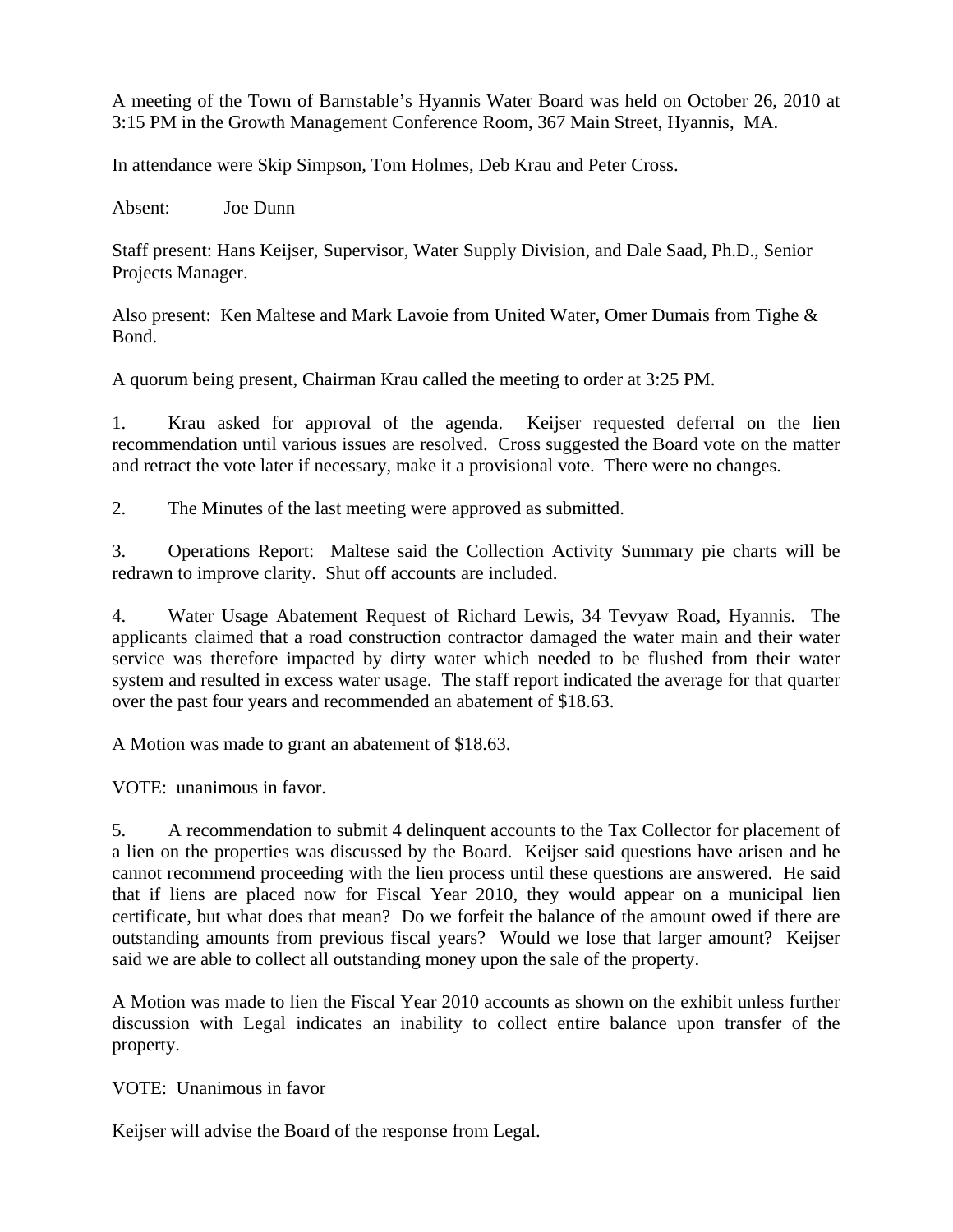6. DEP Grant. Keijser said a proposal for a grant has been submitted for development of a detailed capital plan. The submission requires the Board to have a discussion on the water main replacement program and bond cap on the program. The Board noted that we have both programs already. Keijser said the money could be put into capital plan account. Gorenstein will complete the application for \$7500 grant. DEP is seeking information on water system needs statewide, which is the reason for this grant program.

A Motion was made to approve the submission of the grant.

VOTE: Unanimous in favor

10. Agenda item 10 was moved up.

Keijser said the water withdrawal permit renewal was submitted on time. He has begun discussions with Fish and Wildlife on the pumping restrictions at the Mary Dunn wells. Pond levels are very high and detrimental to F&W objectives for the area. Water levels should flex seasonally and they are not doing so. We need to develop an adaptive plan based on pond levels, seasonality, and pumping levels. The next meeting in Lakeville will explore how the permit can be adapted. Krau asked – why do we want this variability, what is the advantage to the ratepayers? Keijser said it could lead to greater flexibility during spring and fall pumping and during periods of equipment failure, as well as less extensive plant and fauna study.

Keijser will keep the Board posted. A new temporary permit should be approved for 1 year in November, and during the coming year, when issues are resolved, for 20 years in 5 year blocks.

12. Agenda item 12 was moved up

Water Usage Abatement Request of Dawn Busias, 32 Paine Avenue, Hyannis.

Busias reported that she has had clear water since the new water main came on line, but experienced reddish rust last Sunday and Wednesday, these were isolated events. Saad verified that water, sewer and gas main work in the area could have disturbed the water line. Bursias has retained the services of a company to check her water line on November 1. At the last meeting she attended, a suggestion was made that dirt could not get through the water filter. She has met with the town manager and with Mark Ells to discuss her problems and wants to know where is the reimbursement for her expenses, there is still no answer after a year. Krau said that a claim for \$589.90 was submitted to the Town's insurer. Keijser received a response on June 28, denying the claim. The claim was sent to United Water as suggested by the Town's insurer and he learned yesterday that as a goodwill gesture they will pay the claim.

Keijser reviewed the remediation actions since 2007. A bleeder was installed at the end of the street in response to various water quality complaints. In January, of 2010 a whole house water filter was installed, the hot water heater was repaired, water filters were changed on regular basis. Busias was provided bottle water since July 12 and there has been no water billing since January. Busias said that fire hydrants and the blow out water has been same color as she found in her water. It has been an intermittent problem. Recent water was reddish – brown, not the same as before.

Busias asked what part of the water line is she responsible for. Krau said she is responsible from the road curb stop to the house. The meter is the property of the water company, they would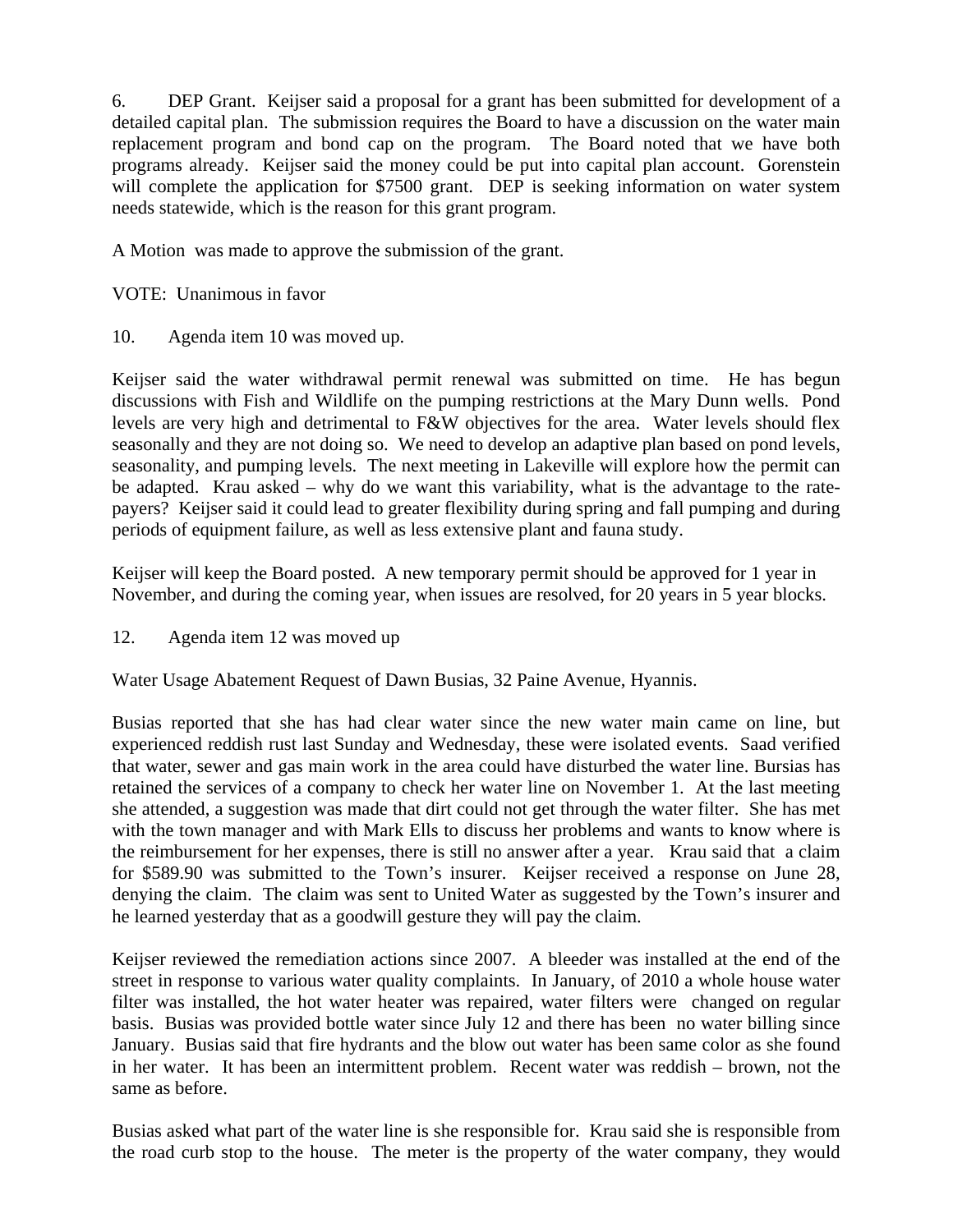remove and replace it if necessary. Busias asked if this pipe could be blown out? It should be packed with the dirt that ended up in her house. The pipe is probably iron or cement iron pipe, based on its age.

Krau asked Busias to provide the results of the pipe inspection at the November 12 meeting. Busias wants the filter removed, which will be done. We will stop bottled water and resume billing, with favorable response and following a meter reading.

Busias is requesting an abatement of all water usage since Town ownership, \$978.90

Simpson asked how far is curb stop to house? Answer - about 30 feet

Busias feels she has put up with a lot over the years in getting the issues resolved. It was happening to others, just not to the same degree, it also occurred on Point Lane.

Krau asked Busias to sign a release of claim upon satisfaction and abatement. Krau asked Busias to bring the inspection findings and abatement request to the next meeting for action.

7. Capital Plan. Krau said there is no projection of revenue for FY 2012 yet. We need the model run with input of the new rate data. She will request final approval of the plan after there is a determination of sufficient revenue to cover it.

Keijser is recommending for FY 2012 a \$1.05 million pipe replacement project, design of Ocean Street and Barnstable Road water mains, and upgrade of the water treatment plants for ground water rule compliance.

The Board reviewed the FY 2011 projects - pipe replacement, installation of a water tank and design of treatment plant upgrades for groundwater rule compliance. Small water tank repairs are planned for \$32,000. Keijser said there will be some turn back of FY 2011 funding.

The design of Scudder Avenue/Craigville Beach Road to Greenwood Avenue still needs to be done. It is budgeted for \$170,000 and will be offset by whatever is returned from the Mary Dunn upgrade.

The Board discussed adjusting the project schedule in future years. Without knowing the estimated cost for the upgrades to treatment plants, it was not possible to decide what or how to fund future projects. Simpson suggested cutting the \$1,087,000 for the upgrade pending additional information at the next meeting. Keijser will attempt to firm up an estimated cost. The rate study consultant will attend next meeting to run models for proposed rates.

Krau will update CIP plan and draft a capital vote.

8. Hyannis Access Plan opinion of probable costs. The information has been provided to Glenn Cannon of the Cape Cod Commission, it may be a 10-15 year plan. None of this is allocated in the capital plan. The cost for water main work should be in their plans – but ask to be sure. This work may all be bundled into one project.

A Motion was made to ask the Cape Cod Commission to include pipe upgrades in their Hyannis Access Plan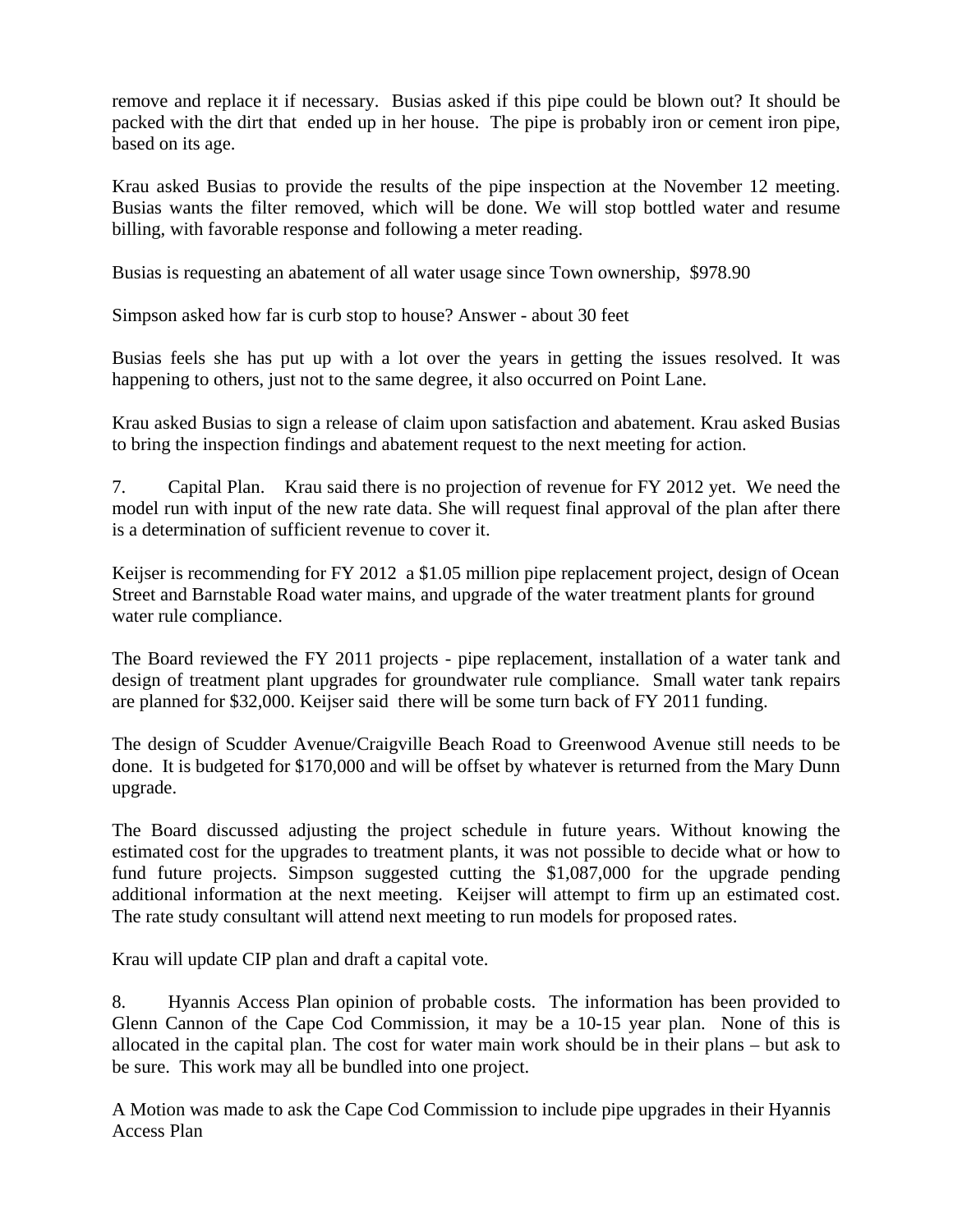VOTE: Unanimous in favor

9. Omer Dumais of Tighe & Bond presented a water storage tank project update. They have scrutinized both sites and costs should be under \$4 million. The plans puts the 800,000 gallon water tank at Maher and 400,000 gallon tank at Straightway. There is a contingency factor in the totals. The proposed alternate would be nice and if prices come in under the estimate, it would be a good add-on. Dumais recommended bidding both tanks under one contract to maximize cost efficiencies. The environmental permitting should be reasonably straightforward, nothing significant.

A site visit of other sites suggested, Falmouth especially. Holmes and Keijser will go.

Keijser said that the construction budget for the tanks is based on estimated costs of construction that show money would be available to increase Gorenstein's hours so that he could act as an owner's project manager for approximately 18 months. This would be an additional 15 hours per week to his position.

A Motion was made to increase Gorenstein's hours from 25 to 40 per week for the construction phase of the water tank construction. The increase will be funded from the project and cease upon completion of the tank construction period.

Vote: Unanimous in favor

11. Sodium hydroxide spill. Keijser explained that a tank overflowed and was quickly discovered on routine rounds and emergency procedures were implemented. Smith Street was shut down for several hours as haz-mat personnel responded. The event was resolved by 6 pm. The cause was a malfunctioning valve and a ball valve was not turned off properly. A new procedure have been implemented to avoid similar instance.

Should we make emergency repairs to the treatment plants to avoid similar events? Keisjer said that those repairs are scheduled, but events may occur. The solution might be to bundle the repairs and do all three next year. United water is responsible for costs incurred from this incident

Do we do bundle repairs or let them go over the years at roughly \$30,000 per plant. Cross recommended sitting on it for awhile. Simpson agrees – the odds are slim that it will occur again, especially with the new procedure.

Krau also agrees. No change to the program was implemented

There being no further business, the meeting was adjourned at 5:55 PM

Respectfully submitted,

Denise Geoffrion